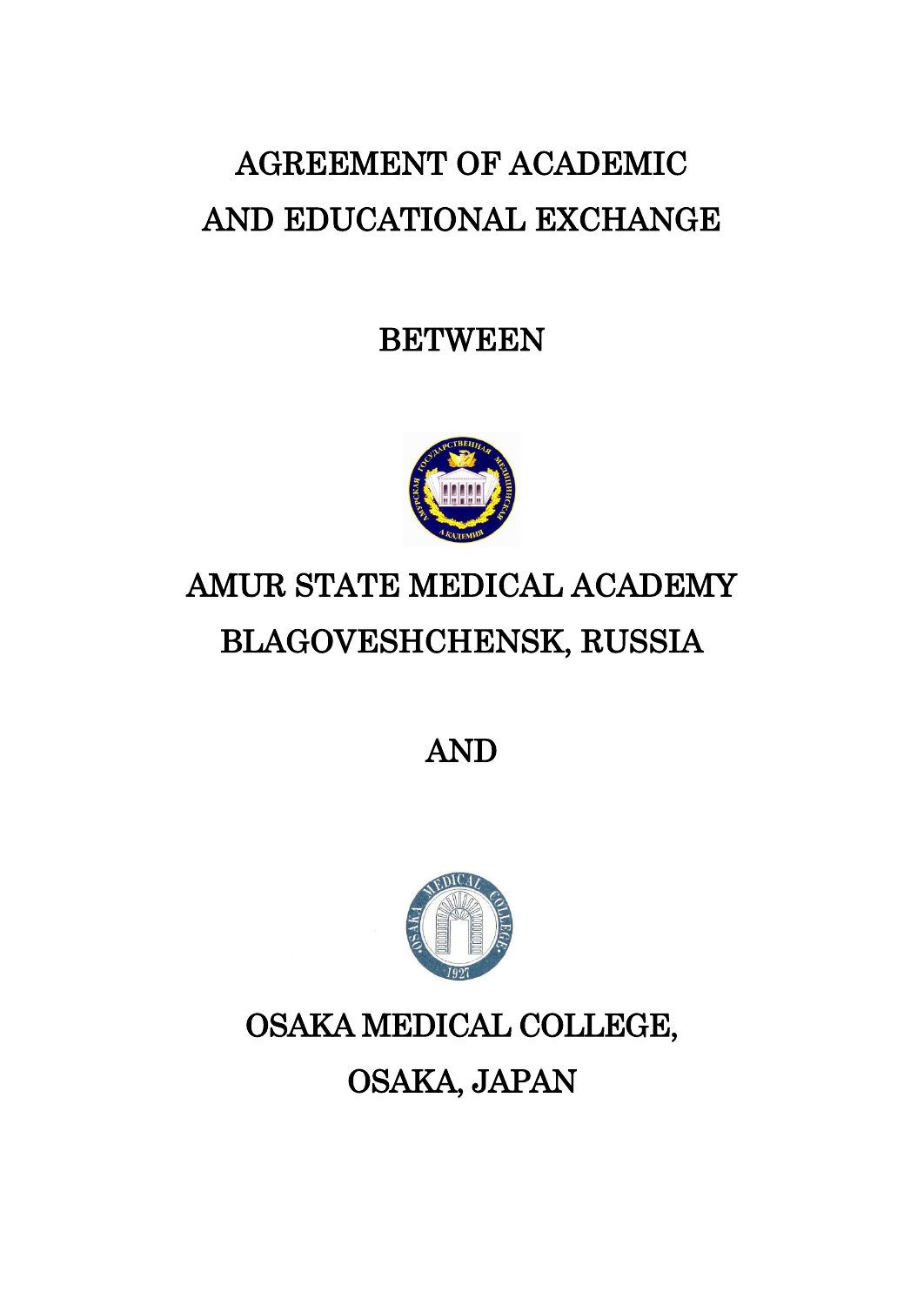#### Agreement of Academic and Educational Exchange Between Amur State Medical Academy (Blagoveshchensk, Russia) and Osaka Medical College (Osaka, Japan)

The Amur State Medical Academy and Osaka Medical College conclude the following Agreement on academic and educational exchange with the objective of promoting mutually beneficial cooperation in the fields of education and academic research.

- 1. Both parties shall encourage the following activities to expand and promote their mutual interests :
	- a) Exchange of students
	- b) Exchange of faculty members and research staff
	- c) Joint research activities
	- d) Support of lectures, research workshops and symposia
	- e) Exchange of information and academic publications
- 2. Items pertaining to the implementation of exchange programs based on this Agreement shall be negotiated and agreed upon between the faculty members concerned in each specific case.
- 3. As to the financial obligation for each party to implement the exchange programs under this Agreement, in principle, the visiting party shall cover the transportation and medical expenditures, whereas the host shall cover the visitor's accommodation and provide reasonable assistance and facilitation.
- 4. This agreement is valid for three (3) years from the date hereof and will be automatically renewed indefinitely unless either party notifies the other in writing of its intention not to renew. This Agreement may also be terminated by either party, in this event, the termination of the agreement shall take effect six (6) months from the date of the notice.
- 5. This agreement may be amended with the consent of both parties.

In witness of the above, this Agreement is executed in two official copies in English and each party will retains one copy.

Vladimir Dorovskikh, Professor,

President Amur State Medical Academy

Eugene Borodin, Professor, Responsible for the cooperation with Osaka Medical College Amur State Medical Academy

Date October 1, 2010 Date October 1, 2010

Hiroshi Takenaka, M.D., Ph.D. President **Osaka Medical College** 

Koichi Kono, M.D., Ph.D. Director, Nakayama International **Center for Medical Cooperation** Osaka Medical College